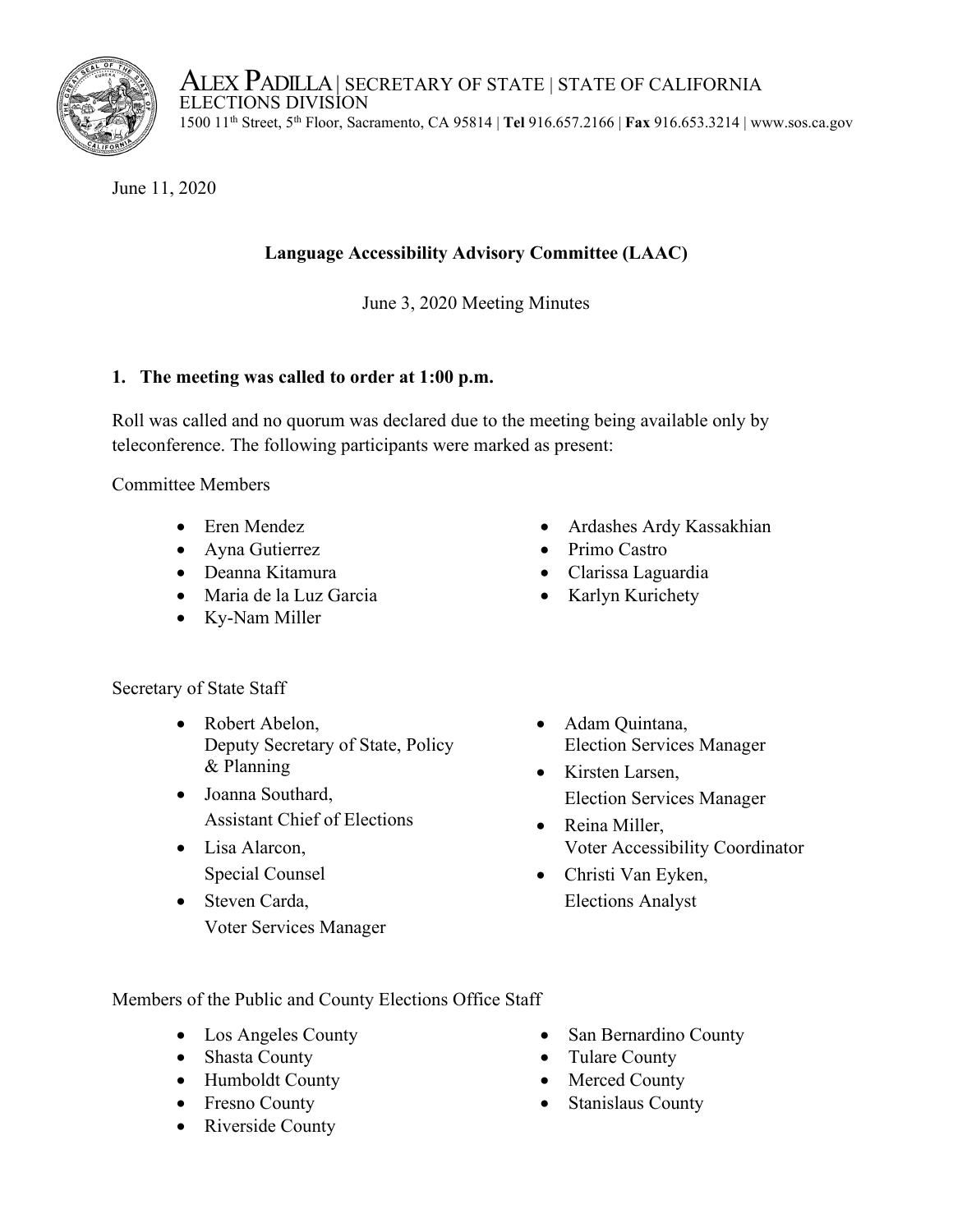## **2. LAAC Members Election Updates**

Eren (Contra Costa County)

- Additional languages have been added to facsimile ballots.
- Will be needing the LAAC's help with the additional languages.

#### Ayna Gutierrez (Monterey County)

• No updates.

#### Maria de la Luz

• No updates.

#### Ky-Nam Miller

• No updates.

#### Primo Castro

• No updates.

#### Clarissa Laguardia

• No updates.

#### Karlyn Kurichety

• No updates.

## Deanna Kitamura

• No updates.

## Ardashes Ardy Kassakhian

• No updates.

## **3. Secretary of State Updates**

## **14201**

Lisa Alarcon

- A CCROV was released outlining the additional languages for the November 2020 Election.
- 16 additional languages were added due to a court decision.
- 18 counties are seeing additional languages for this November. These counties have been contacted.
- The SOS has put together a Voter's Choice Act (VCA) Glossary for the additional languages which are now available on the **SOS** webpage.
- The SOS is requesting help with reviewing the materials. Any suggestions or community partners can be sent to Reina Miller  $(R$ Miller $(a)$ sos.ca.gov).
- Reina will follow-up with Sacramento County to share with the LAAC during the next meeting if their Hmong question had been answered.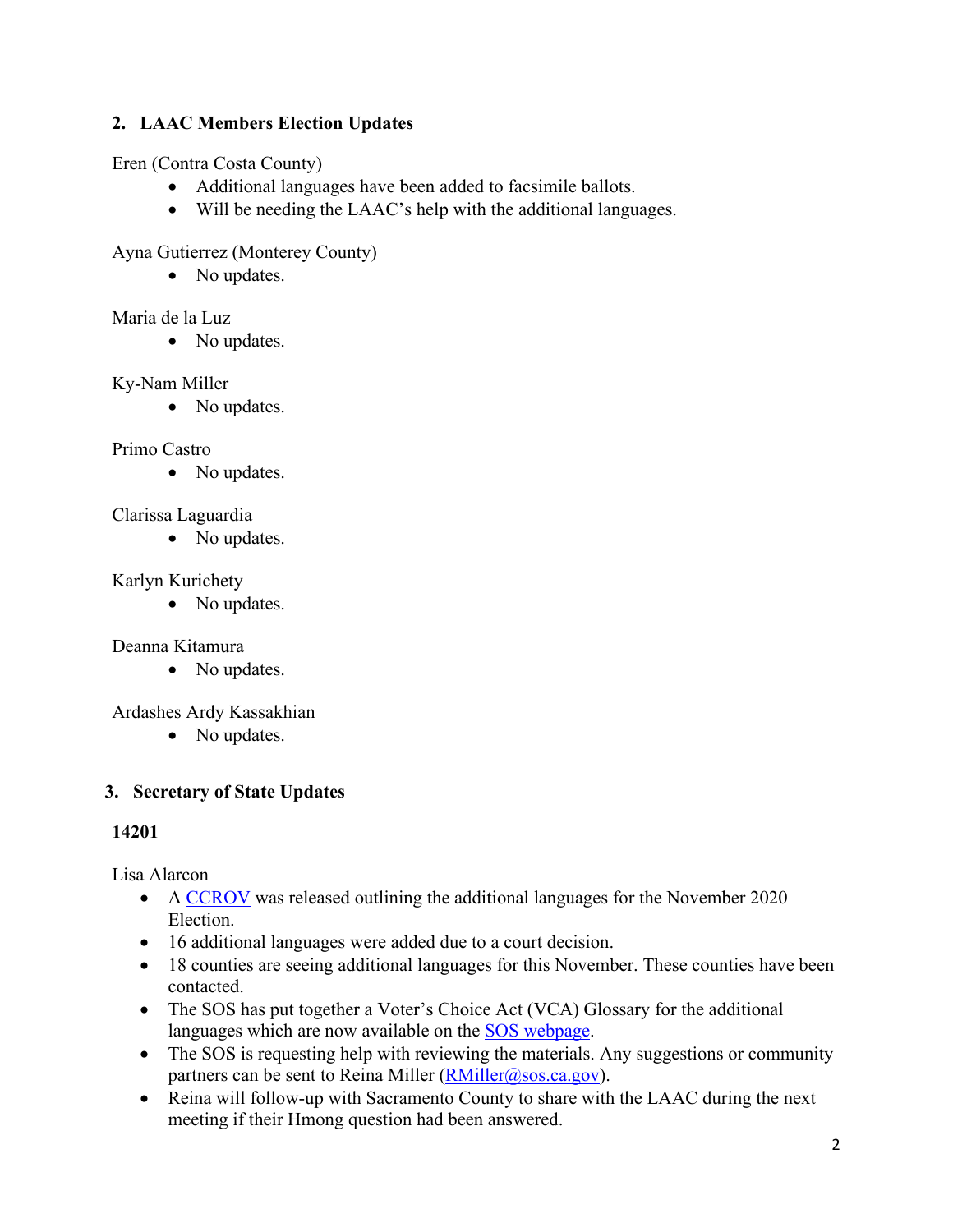## **Legislation**

Robert:

- $AB860 is$  $AB860 is$  in line with the [Executive Order](https://www.gov.ca.gov/wp-content/uploads/2020/06/6.3.20-EO-N-67-20-text.pdf) that the governor issued. This bill requires everyone to get a ballot in the mail. The bill includes:
	- o Every voter will receive a VBM
	- o RAVBM will be available to everyone
	- o Counties can count 20 days after the election
	- o Counties will required to participate in tracking ballots. SOS offers [BallotTrax](https://www.sos.ca.gov/elections/ballot-status/wheres-my-ballot/) free of charge to counties
- $SB423$  specific to in-person voting.
	- o Requires a poll location for every 10,000 voters
	- o Location must be open Saturday, Sunday, Monday and Election Day
	- o Eliminates the 11-day vote centers
- [SB970](https://leginfo.legislature.ca.gov/faces/billNavClient.xhtml?bill_id=201920200SB970)  changes the primary of the gubernatorial elections to June.
	- o The thinking behind this is that the Census information may be arriving late to the State who gives the information to the redistricting committee who has a constitutional obligation to get the new districts out by August of 2021
	- o This would allow more time for voters to learn what their district is

#### **Voter's Choice Act (VCA)**

Robert:

- Changes to VCA counties are:
	- o Los Angeles is now 100% VBM
	- o There will not be any 11-day vote centers but there will be 4-day vote centers
	- o Ratio for vote centers are 1 for every 10,000 voters
	- o VCA counties will have vote centers, non-VCA will have polling locations
	- o COVID-19 has caused a reduction of poll workers in addition to the fact that many poll workers are 65 or older. The State and counties are working on how to do outreach
	- o Many counties are being told that their March locations cannot accommodate for November due to the social distance requirement (locations are too small)
		- Deanna asked who has primary responsibility for voter education?
			- Counties do. The SOS is currently working on a request for funding to give counties
			- Reina will contact Paul from the SOS Communications Team to join the next meeting
			- **Messaging will be important, especially that the VBM they are** receiving is not a sample ballot and voters need to be aware that it is a real ballot for those receiving it for the first time
			- **IMPORTALLET IM** Important that voters are aware of the importance of the signature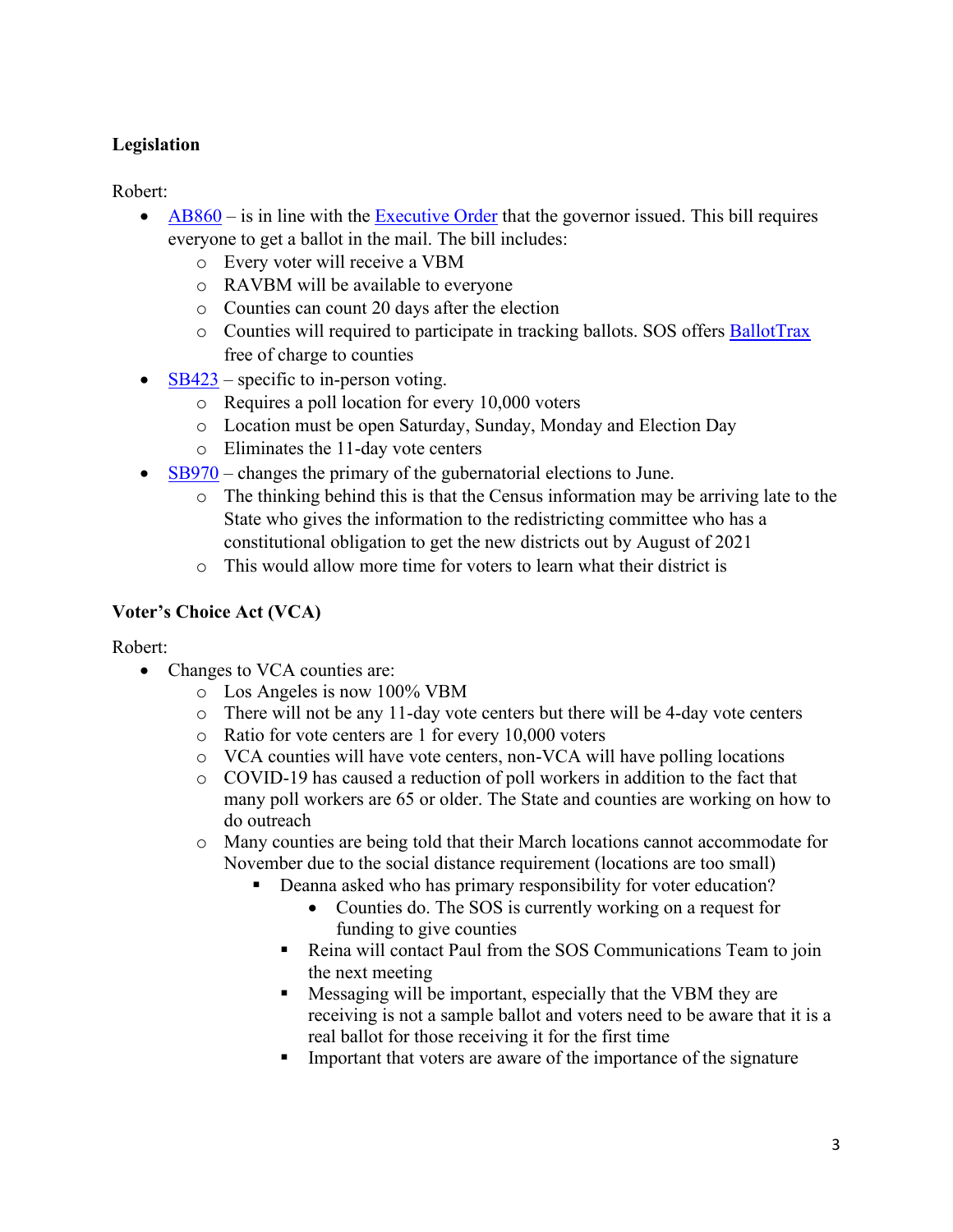#### **March 3, 2020 Presidential Recap**

Joanna Southard

- SOS contracted out with BallotTrax
- 25 counties participated
- 75,000 voters signed up
	- o 99% indicated preference of English for notification of text, email, or voicemail
	- o 1% indicated a language other than English
		- 183 Spanish
		- $\blacksquare$  47 Chinese
		- $\blacksquare$  40 Vietnamese
		- $\blacksquare$  22 Korean
		- $\blacksquare$  9 Japanese
		- $\blacksquare$  3 Thai
		- $-3$  Hindi
		- $\blacksquare$  2 Tagalog
		- $\blacksquare$  1 Khmer
	- o Age groups that signed up from highest to lowest
		- $\blacksquare$  65 or older
		- $-25$  to 34
		- $\blacksquare$  55 to 64
		- $18 \text{ to } 24$
		- $\frac{35}{10}$  45
		- $-45$  to 54
	- o Political party of users
		- $\blacksquare$  Democrats 60%
		- Republicans  $23%$
		- No Party Preference 13%
- The SOS did experience errors in the Voter Information Guide (VIG)
	- o Error in Spanish caused a reprint of the Spanish VIG. The error was an incorrect translation on the Top-Two Candidate portion of the VIG and precinct notice
	- o Error in Japanese was the date on the cover of the VIG
- [AB57](https://leginfo.legislature.ca.gov/faces/billNavClient.xhtml?bill_id=201920200AB57)  Transliteration
	- o SOS provided a form for candidates to provide transliterations of their name
	- o We received forms that didn't include the required supporting documentation
		- The SOS will be working with counties to ensure that we don't have the same mistakes
- Outreach materials for March included:
	- o [Quick Facts 2020](https://www.sos.ca.gov/elections/publications-and-resources/)
	- o [Guide to Voting](https://www.sos.ca.gov/elections/publications-and-resources/)
- SOS would like to thank the Advisory Body (Los Angeles County, Santa Clara County, San Francisco County, Clarissa and Gurdip) that assisted with the review of the Ballots, Labels, Titles, and Summaries (BLTS)
- Due to COVID-19, the Governor extended the canvas deadline. This will not happen in November due to the electoral college deadlines that cannot be extended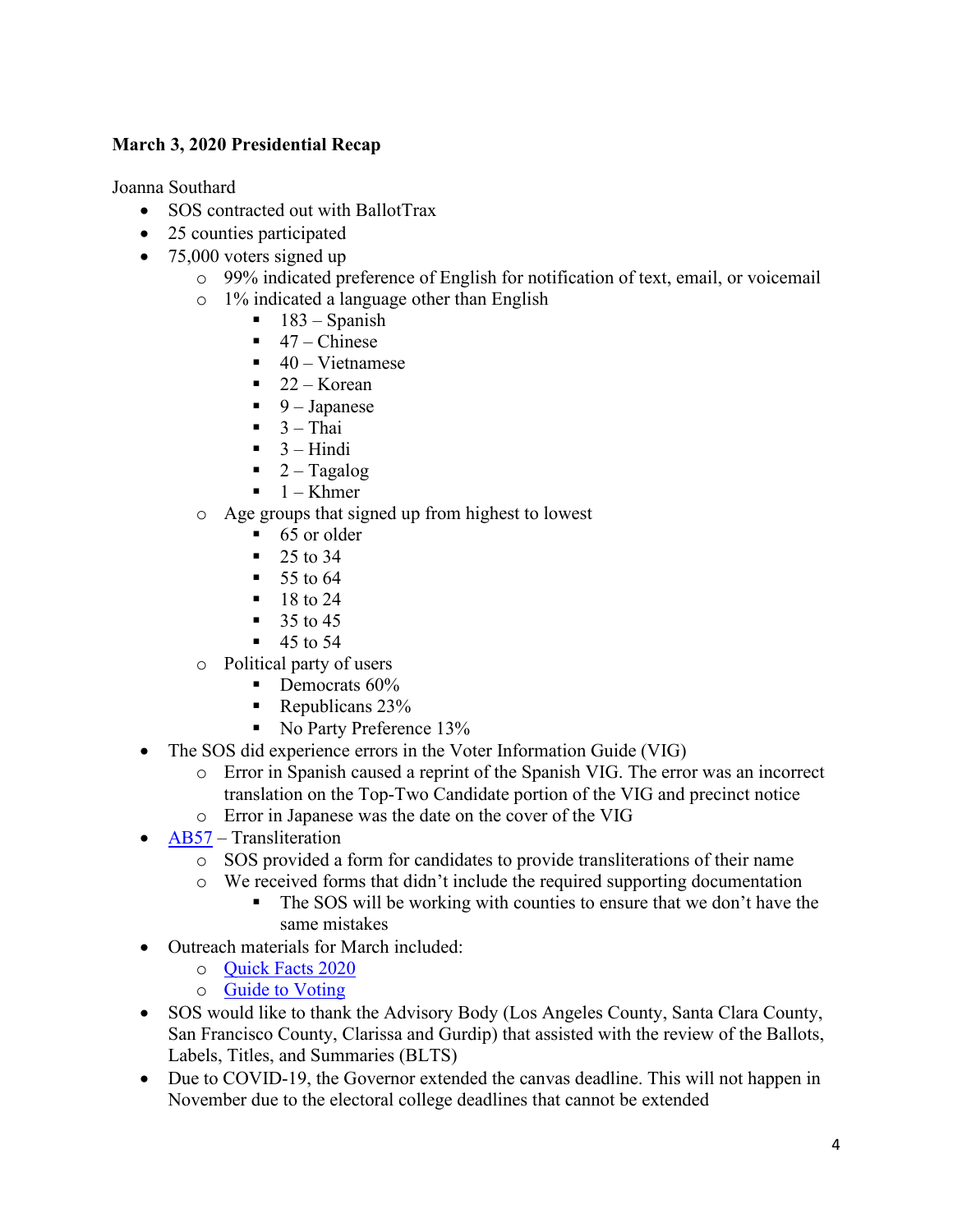#### **American Sign Language (ASL) Videos**

#### Adam Quintana

- SOS completed an ASL video on [How to Fill Out a Voter Registration Card](https://www.youtube.com/watch?v=iPNPgusABlE&feature=emb_title) and [Proposition 13](https://www.youtube.com/watch?v=VxLyyLNYK7w&list=PLTRudFkt5xuWNGU0HdhKHF0kybhTZI9jj&index=2) video
- SOS is now creating a new ASL video on the National Voter Registration Act (NVRA) o Filming will begin within a few weeks
- SOS is also updating NVRA training materials and would like the LAAC's help in reviewing. The materials are being translated in 9 languages
- History of NVRA is that it is known as the Motor Voter Act because it requires the Department of Motor Vehicles to offer customers the opportunity to register to vote
- Under NVRA, county agencies, state agencies, colleges and universities have to provide customers with the opportunity to register to vote
- Adam will now focus on NVRA and Outreach, Kirsten Larsen will be taking over LAAC, VAAC, Translations and C&E

#### **November 3, 2020, General Election Planning**

Joanna Southard

- During the last meeting, SOS mentioned workgroups that were created, one being for language access
- The executive order includes:
	- o Counties will need to offer a minimum of 1 vote center for every 10,000 voters
	- o Voting will include VBM and in-person
	- o Counties will need assistance with securing voting locations that accommodate social distance requirements and with recruiting poll workers
	- o Counties will be able to use disaster service workers
- Governor also reminded colleges and universities to consider allowing their facilities to be used as vote centers
- Governor urges the private sector and non-governmental agencies to assist with poll locations and workers
- VCA counties will continue to have vote centers, non-VCA will have consolidated precincts
- Drop boxes will be required for every 25,000 voters
- Requires every county to implement the ["Where's My Ballot"](http://www.sos.ca.gov/elections/ballot-status/wheres-my-ballot/) tracking tool. The State is paying for the contract of this system
- Counties will need to provide smart barcodes on VBM envelopes

#### Lisa Alarcon

- Wants to thank LAAC members that participated in the workgroups
- SOS is working in providing language hotlines to counties
- There will be changes to COVR that will increase the opportunity for SOS to capture language preferences. The change will be an additional question that has the option of "other language," which will allow a voter to submit a specific language of their choice